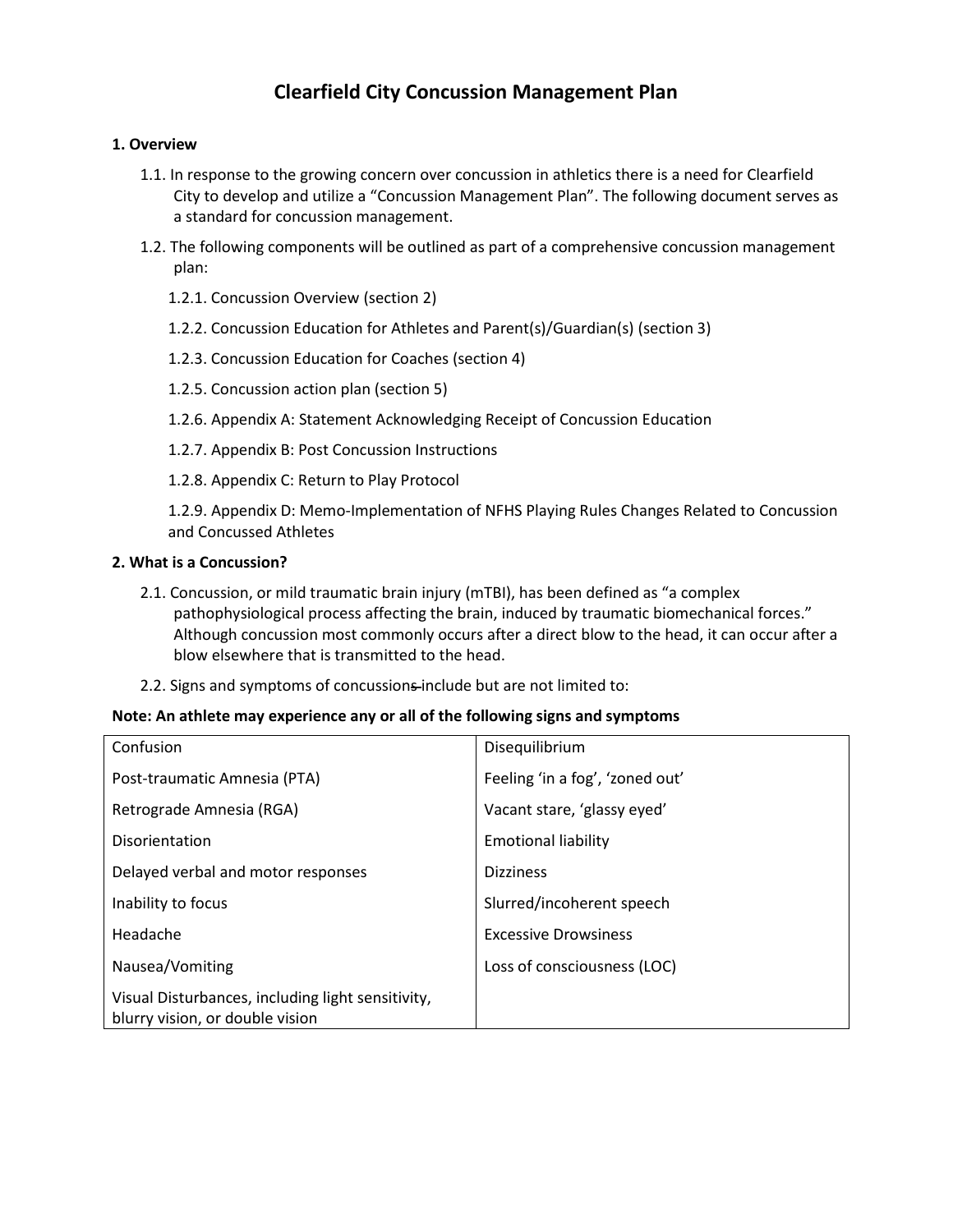## **3. Concussion Education for Athletes and Parent(s)/Guardian(s)**

- 3.1. At the beginning of individual sport seasons, athletes shall be presented with a copy of the CDC's "Heads Up: Concussion in High School Sports – A fact sheet for Athletes." The coach or designated Clearfield City personnel shall be responsible for providing the fact sheets to the athlete.
- 3.2. At the beginning of individual sport seasons, parent/guardian(s) shall be presented with a copy of the CDC's "Heads Up: Concussion in High School Sports – A Fact sheet for parents"
- 3.3. These materials are available free of charge from the CDC. To order or download go to the CDC concussion web-page or use the following link: <https://www.cdc.gov/headsup/>
- 3.4. All athletes and their parents/guardians will sign a statement in which the athlete accepts the responsibility for reporting their injuries and illnesses to the coaching/athletic training staff, parents, or other health care personnel including signs and symptoms of concussion. This statement will also acknowledge having received the above mentioned educational handouts. **See Appendix A**
- 3.5. All athletes shall be **required** to participate in the above education prior to their participation in any sport governed by Clearfield City.

### **4. Concussion Education for Coaches**

- 4.1. It is required that each year coaches, staff and athletic trainers shall review the UHSAA Concussion management plan, and a copy of the CDC's "Heads Up: "Fact Sheet for High School Coaches" The fact sheet can be found at the following link: <https://www.cdc.gov/headsup/highschoolsports/coach.html>
- 4.2. All coaches, coaching staff, athletic trainers and administrative personnel shall complete a course dealing with concussion, its signs, symptoms and management. This course shall be completed prior to working with athletes. The CDC, in partnership with the National Federation of State High School Associations, has developed a free web based course, "Concussion in Sports" , to be used for this purpose.

4.2.1. As determined by Clearfield City, repetition of the course may be required in subsequent years.

4.2.2. The "Concussion in Sports" on‐line course is available free of charge after registering at<https://nfhslearn.com/courses/concussion-in-sports-2>

### **5. Concussion Action Plan**

5.1. When an athlete shows any signs, symptoms or behaviors consistent with a concussion, the athlete shall be removed immediately from practice or competition to have the parent(s)/guardian(s) promptly take the athlete for an evaluation by a health care professional with specific training in the evaluation and management of concussion. The decision regarding removal from practice or competition may be made by Clearfield City designated medical personnel or a designated Clearfield City representative.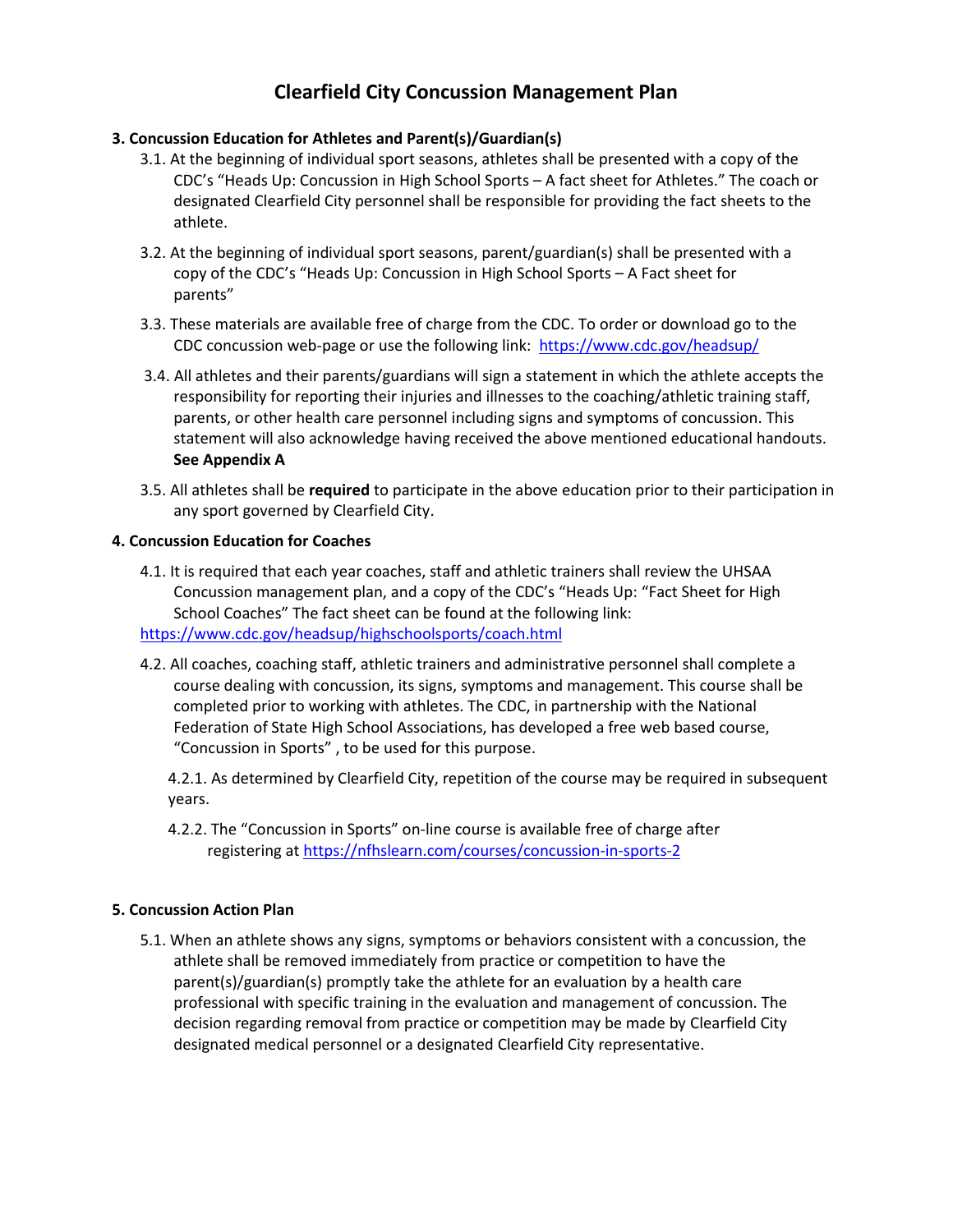5.2. Clearfield City personnel, including coaches are encouraged to utilize a Fact Sheet on the field to assist them in recognizing a possible concussion. A fact sheet is available as part of the CDC toolkit "Heads Up: Concussion in High School Sports" available at

## <https://www.cdc.gov/headsup/highschoolsports/coach.html>

5.3. A participant suspected of a concussion shall be withheld from the competition or practice and shall not return to activity for the remainder of that day. The athlete's parent/guardian(s) shall be notified promptly of the situation.

 5.4 The participant should receive serial monitoring for deterioration from a qualified healthcare professional and the athlete's Parent/Guardian. Participants and their parent(s)/guardian(s) shall be provided with written instructions upon dismissal from practice/game. **See Appendix B or page 1 of the** *"Post Concussion Instructions and Return to Play Clearance Form"* **discharge instructions.**

- 5.5. In accordance with Clearfield City emergency action plans, immediate referral to Emergency Medical Services should be provided for any of the following "Red Flag Signs or Symptoms".
	- 5.5.1. Prolonged Loss of Consciousness
	- 5.5.2. Seizure like activity
	- 5.5.3. Slurring of speech
	- 5.5.4. Paralysis of limb(s)
	- 5.5.5. Unequal pupils or dilated and non‐reactive pupils

5.5.6. At any point where the severity of the injury exceeds the comfort level of the on‐site medical personnel

- 5.6. Consultation with a health care professional should occur for all athletes sustaining a suspected concussion. Parent(s)/Guardian(s) shall be encouraged to seek consultation with professionals who have expertise in understanding, recognizing and treating concussion and related symptoms.
- 5.7. For the purposes of this document, a health care professional is defined as one who is trained in management of concussion and who is:
	- 5.7.1. A licensed physician (M.D./D.O.)
	- 5.7.2. Advanced nurse practitioner
	- 5.7.3. Neuropsychologist
	- 5.7.4. Physician assistant (PA) working under the direction of a physician (M.D./D.O.).
	- 5.7.5. Or licensed athletic trainer working under the direction of a physician (M.D./D.O.).

5.8. Subsequent management of the athlete's concussion shall be under the discretion of the treating health care professional, but may include the following:

- 5.8.1. Referral to a Concussion Care Clinic
- 5.8.2. When possible, repeat neuropsychological testing.
- 5.8.3. Clinical assessment of balance and symptoms, with comparison to baseline data when available.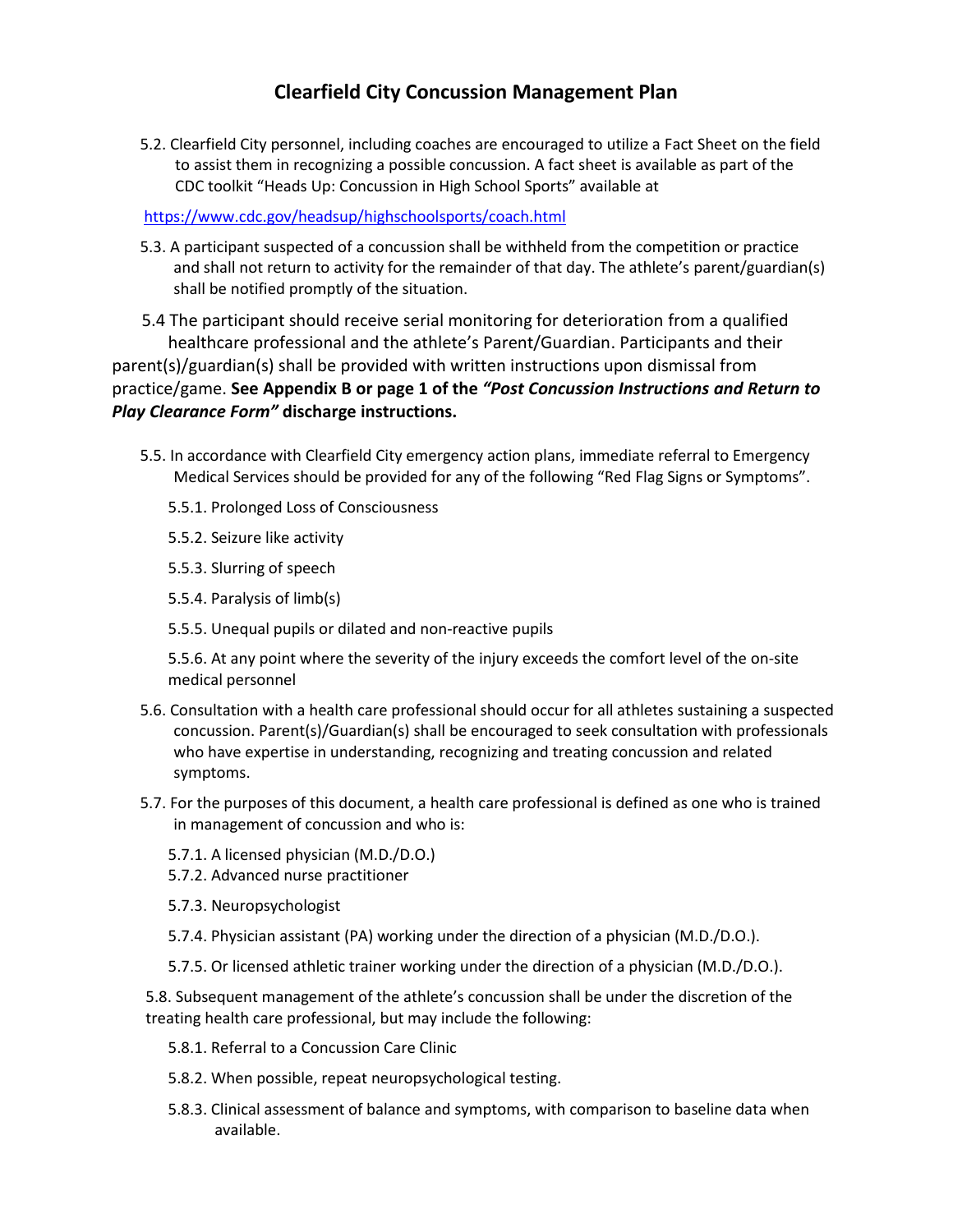- 5.8.4. Medication management of symptoms, where appropriate
- 5.8.5. Direction of return to play protocol, to be coordinated with the assistance of a licensed athletic trainer or health professional **(see Appendix C for return to play protocol)**

- 5.8.7. Final authority for Return‐to‐Play shall reside with the local health care professional (see 5.7), their designee or by a recognized concussion management program. Prior to returning to competition, the concussed student athlete shall have a Return‐to‐Play clearance form signed by their managing health care professional.
- 5.9. The incident, evaluation, continued management, and clearance of the athlete with a concussion shall be documented.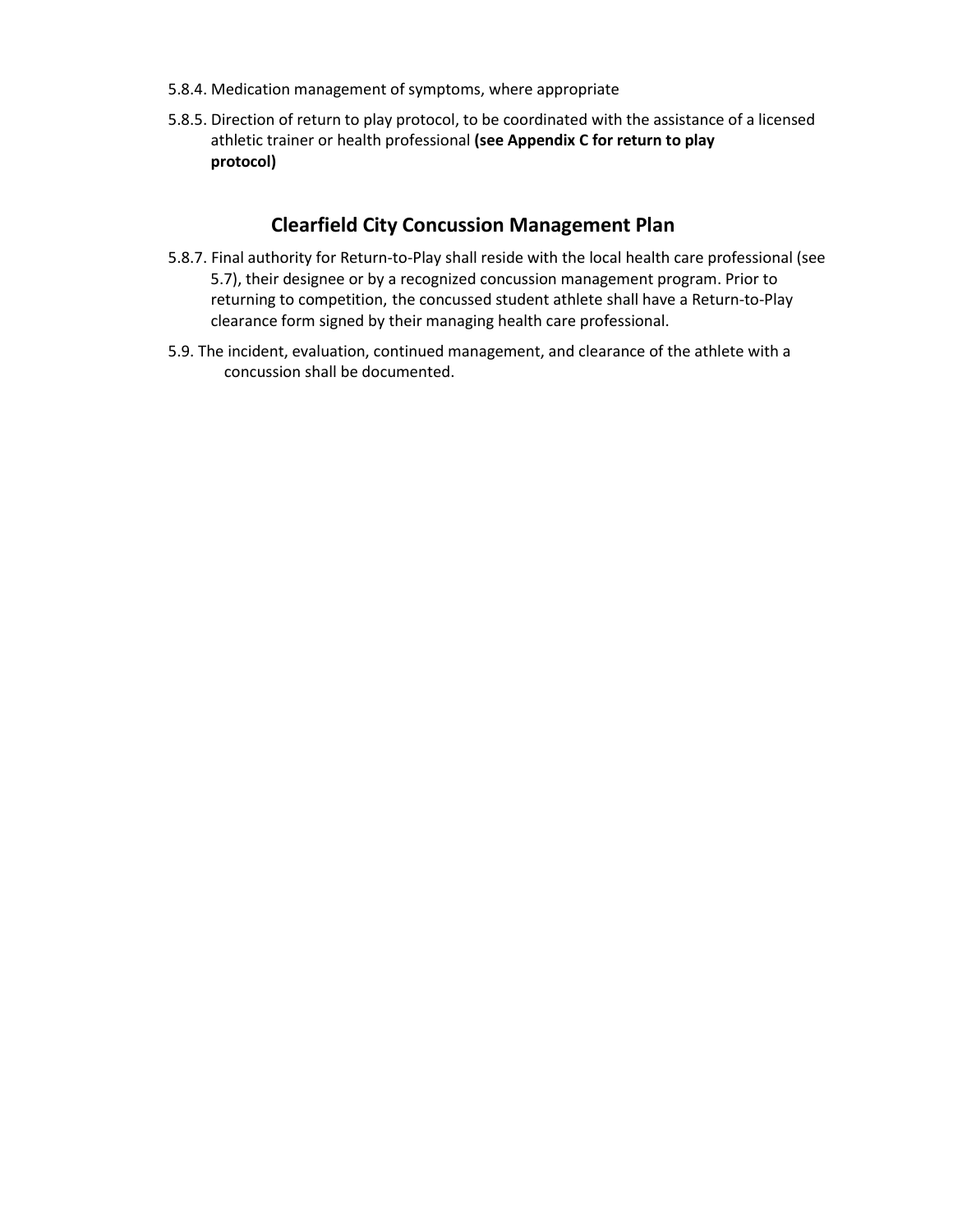## **APPENDIX A: Immediate Post Concussion Instructions**

**The following instructions are to be given to each athlete and their parent/guardian after suspecting a concussion, as identified in sections 5.3 and 5.4 of the Clearfield City Concussion Management Plan** 

**ATTENTION:** Adult athlete or parent(s)/guardian(s). You/your child is suspected of sustaining a concussion or mild traumatic brain injury (mTBI) and accordingly were immediately removed from practice and/or competition. You/your child should see **PROMPT** evaluation by a qualified healthcare professional with specific training in the evaluation and management of concussions. You/your child should be monitored for deterioration. Prior to returning to practice or competition, you/your child must provide a "Return-to-Play" clearance form signed by a qualified healthcare professional.

# **Head Injury Precautions**

During the first 24 hours:

1. Diet – drink only clear liquids for the first 8-12 hours and eat reduced amounts of foods thereafter for the remainder of the first 24 hours.

2. Pain Medication – do not take any pain medication except Tylenol. Dosing instructions provided with pain medications should be followed.

3. Activity – activity should be limited for the first 24 hours, this would involve no school, video games, extracurricular or physical activities or work when applicable.

4. Observation – several times during the first 24 hours:

a. Check to see that the pupils are equal. Both pupils may be large or small, but the right should be the same size as the left.

b. Check the athlete to be sure that he/she is easily aroused; that is, responds to shaking or being spoken to, and when awakened, reacts normally.

c. Check for and be aware of any significant changes. (See #5 below)

5. Significant changes Conditions may change significantly within the next 24 hours. Immediately obtain emergency care for any of the following signs or symptoms:

## a. Persistent or projectile vomiting

- b. Unequal pupil size (see 4a above)
- c. Difficulty in being aroused
- d. Clear or bloody drainage from the ear or nose
- e. Continuing or worsening headache
- f. Seizures

g. Slurred speech

- h. Can't recognize people or places increasing confusion
- i. Weakness or numbness in the arms or legs

j. Unusual behavior change – increasing irritability

k. Loss of consciousness

6. Improvement The best indication that an athlete who has suffered a significant head injury is progressing satisfactorily, is that he/she is alert and behaving normally.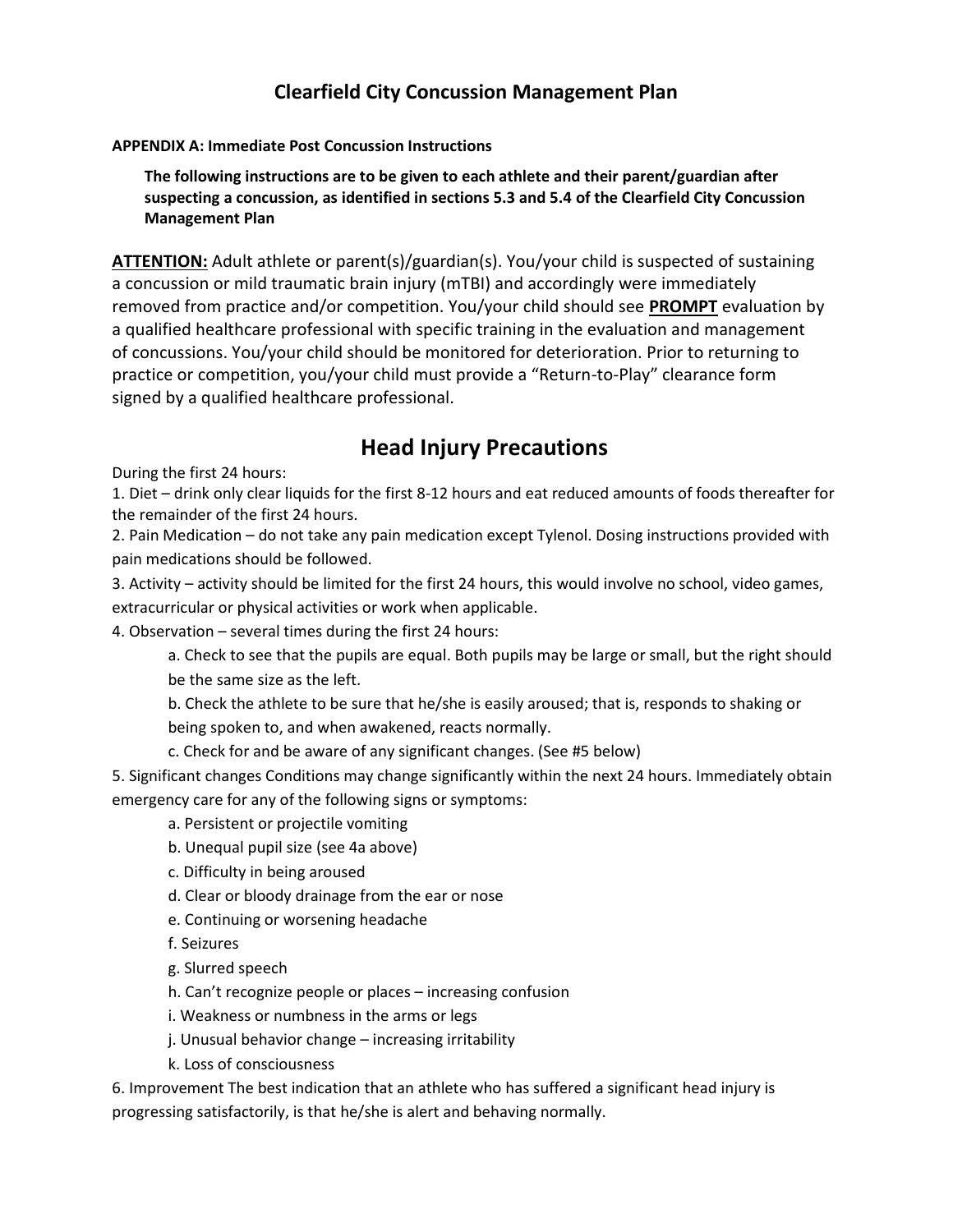#### **APPENDIX B: Return to Play Protocol, to be included in "Return to Play Clearance Form".**

‐Recovery from concussion and progression through the Return‐to‐Play stages is individualized and determined on a case by case basis. Many factors influence the rate of progression and include previous concussion history, duration and types of symptoms, age and sport/activity that the athlete participates in. Athletes with history of prior concussion, extended duration of symptoms, or participation in collision or contact sports may progress more slowly.

-The following is adapted from the 3<sup>rd</sup> International Conference on Concussion in Sport and provides the framework for the return to play protocol:

‐It is expected that athletes will start in stage 1 and remain in stage 1 until symptom free.

‐The patient may, under the direction of the health care professional, and the guidance of the licensed athletic trainer or recognized concussion management program, progress to the next stage only when assessment battery has normalized, including symptom assessment, cognitive assessment with computerized or other appropriate neuropsychological assessment, and/or balance assessment with the BESS.

‐It is anticipated that at least 24 hours will be required, at a minimum, of being asymptomatic with each stage before progressing to the next stage.

‐Utilizing this framework, in a **best case scenario**, a patient sustaining a concussion and being asymptomatic by the next day will start in Rehabilitation Stage 1 at post injury day 1 and progress through to stage 6, 'Return to Play' by post injury day 6.

‐There may be circumstances, based on an individual's concussion severity, where the return to play protocol may take longer. Under all circumstances the progression through this protocol shall be overseen by the managing health care professional, licensed athletic trainer or recognized concussion management program.

‐Each athlete with a concussion shall be personally evaluated by a health care professional at least one time during this process.

‐When the athlete has successfully passed through stage 5 (Full Contact Practice) and has previously been evaluated by a health care professional or recognized concussion management program, a written "Return to Play Clearance Form" from the medical professional must be on file with Clearfield City. Once this "Return to Play Clearance Form" form has been submitted to Clearfield City a verbal clearance may be obtained by the designated Clearfield City personnel. ‐A completed "Return to Play Clearance Form" indicating the athlete is medically released to return to full competition shall be provided to Clearfield City officials prior to an athlete being allowed to resume competition after suffering a concussion.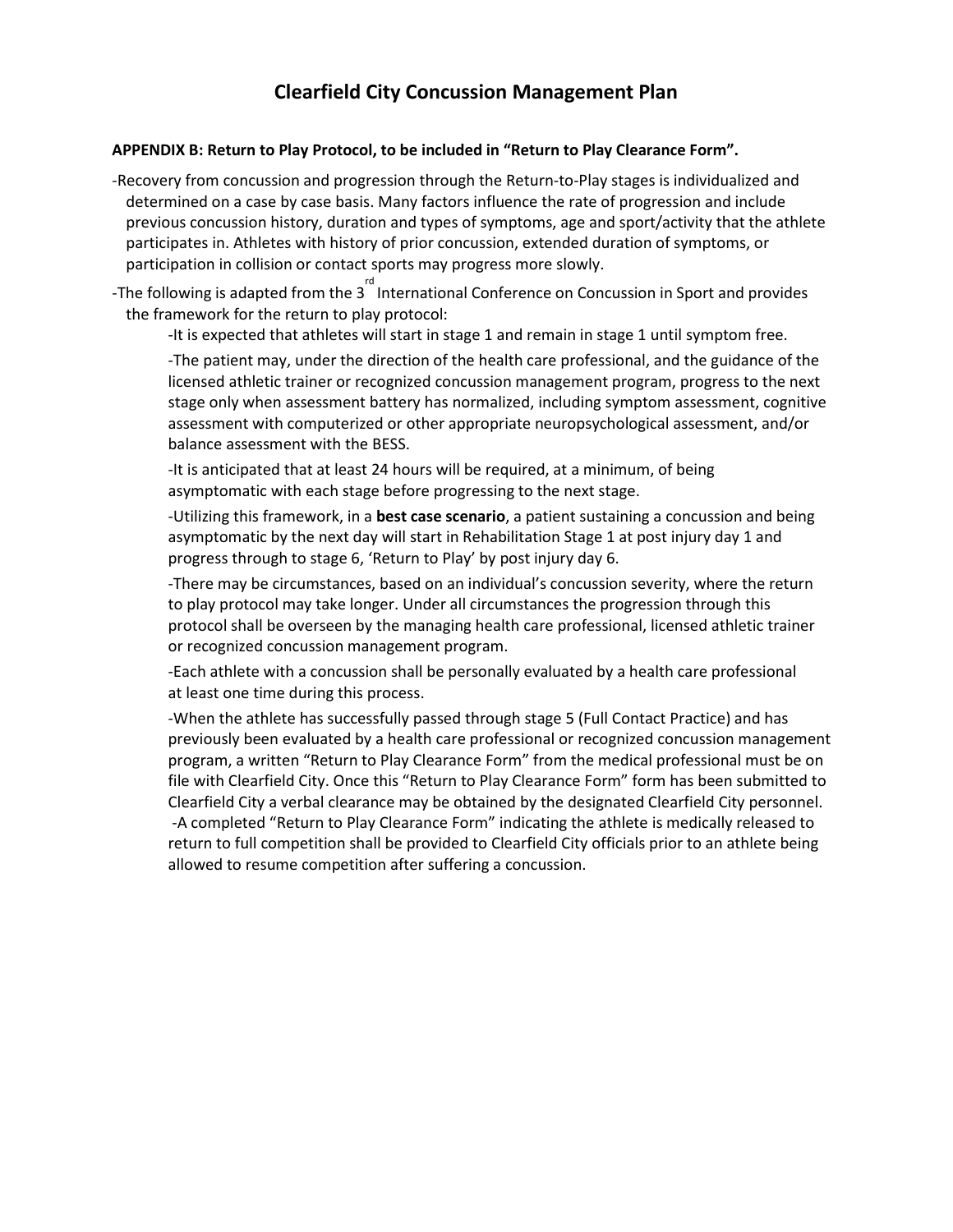## **APPENDIX C: Memo ‐Implementation of NFHS Playing Rules Changes Related to Concussion and Concussed Athletes**

In its various sports playing rules, the National Federation of State High School Associations (NFHS) has implemented a standard rule change in all sports dealing with suspected concussions in student athletes. The basic rule in all sports (the rule may be worded slightly differently in each to reflect the language of the sport) states:

*Any athlete who exhibits signs, symptoms or behaviors consistent with a concussion (such as loss of consciousness, headache, dizziness, confusion, or balance problems) shall be immediately removed from the contest and shall not return to play until cleared by an appropriate health-care professional. (Please see NFHS Suggested Guidelines for Management of Concussion in the Appendix of each NFHS Rules Book)* 

In conjunction with the UHSAA Concussion Management Policy

<https://uhsaa.org/SportsMed/ConcussionManagementPlan.pdf>and the rule stated above the following guidelines are given:

## **Role of the contest official in administering the new rule:**

- Officials are to review and know the signs, symptoms and behaviors consistent with a concussion.
- Officials are to direct the removal an athlete who demonstrates signs, symptoms or behaviors consistent with concussion from the contest according the rules and protocol regarding injured contestants for the specific sport.
- Officials have no other role in the process. The official does not need to receive clearance for an athlete to re-enter the contest.

## **Role of [Clearfield City] personnel in administering the new rule:**

- All coaches, athletic trainers, and administrative personnel are required to complete a course dealing with concussion. The NFHS course *Concussion in Sport* available free of charge at <https://nfhslearn.com/courses/concussion-in-sports-2>satisfies this requirement.
- All coaches and athletic trainers are required to annually review the UHSSA Concussion Management Plan <https://uhsaa.org/SportsMed/ConcussionManagementPlan.pdf>and the CDC publication *Heads Up: Concussion in High School Sports – A Guide for Coaches* available at <https://www.cdc.gov/headsup/highschoolsports/coach.html>
- A student athlete who has demonstrated signs, symptoms or behaviors consistent with concussion shall be removed immediately from the contest and shall not return to play until cleared by an appropriate health-care professional.

## **Appropriate health-care professional:**

- An appropriate health-care professional is one who is trained in the management of concussion and who is:
- o A licensed physician (M.D./D.O.)
- o Advanced nurse practitioner
- o Neuropsychologist
- o Physician assistant (PA) working under the direction of a physician (M.D./D.O.)
- o Licensed athletic trainer working under the direction of a physician (M.D./D.O.)
- The UHSAA Sports Medicine Advisory Committee has developed a form for the school to receive written clearance from an appropriate health-care professional for return to play of a concussed student athlete. The form is available on the "Forms" page of the UHSAA web-site or directly at
- <https://www.uhsaa.org/forms/ConcussionReleaseForm.pdf>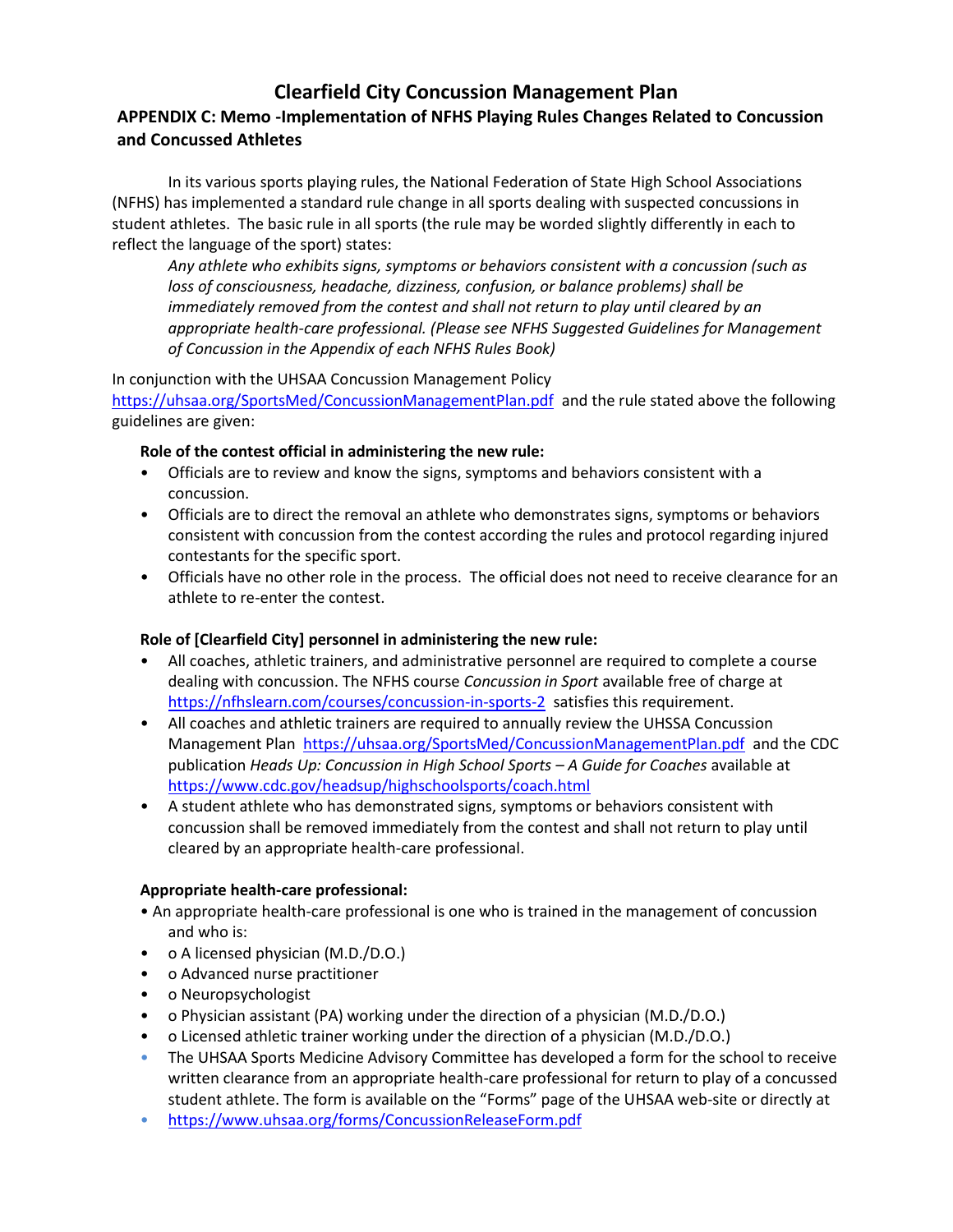### **Links to resources:**

UHSAA Concussion Management Plan: <https://uhsaa.org/SportsMed/ConcussionManagementPlan.pdf> NFHS "Concussion in Sports" course:<https://nfhslearn.com/courses/concussion-in-sports-2> Center for Disease Control & Prevention (CDC) concussion materials: <https://www.cdc.gov/headsup/> UHSAA "Concussion Return to Play Clearance Form": <https://www.uhsaa.org/forms/ConcussionReleaseForm.pdf>